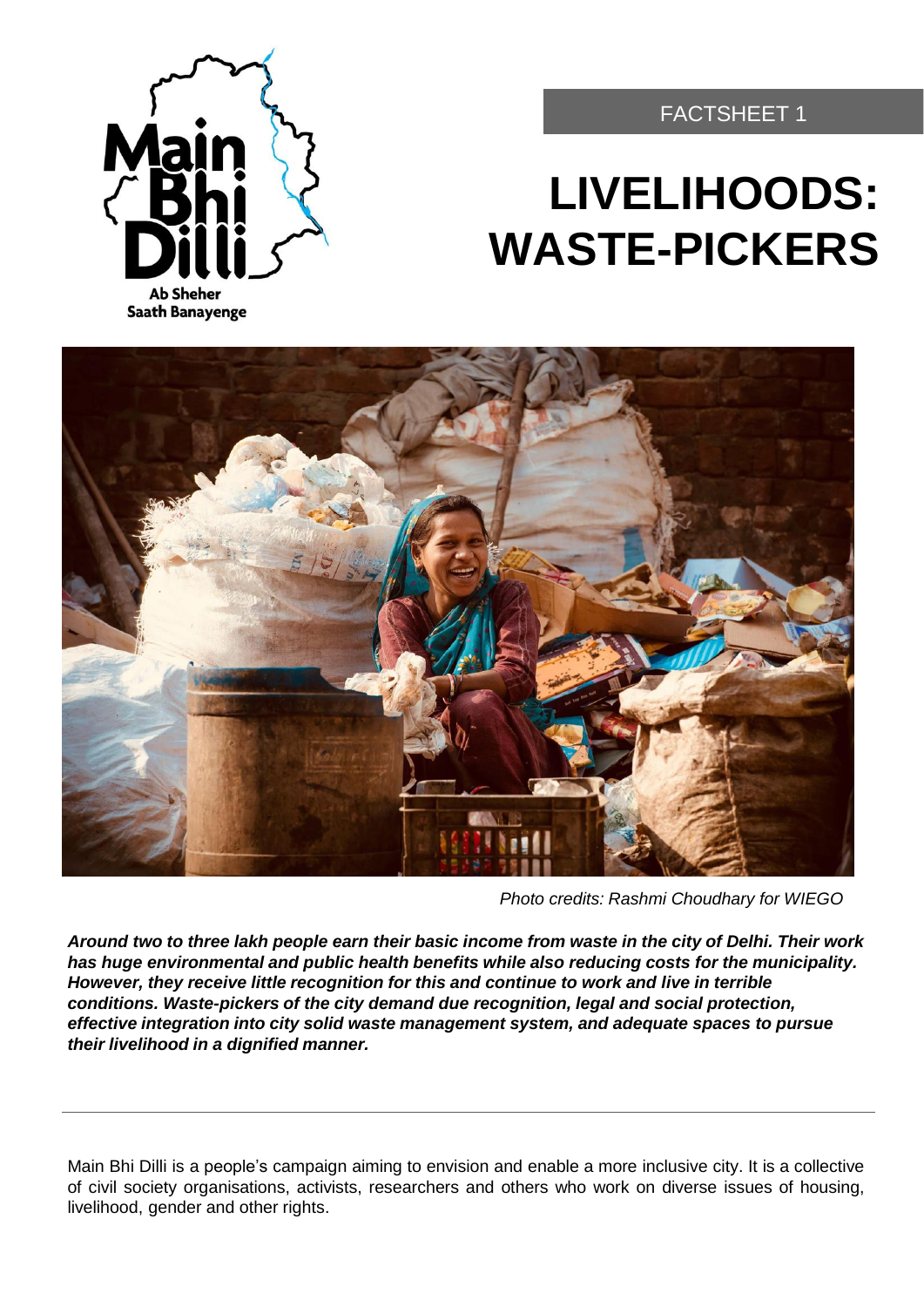# **WASTE-PICKERS IN THE CITY**

Waste-pickers collect waste from households and shops, retrieve discarded waste from community bins and streets, and process it in different ways like washing and dismantling, before selling it as recyclables. A single person is estimated to collect, sort, and transport 10-15 kilograms of waste a day in Delhi, while those with tricycle carts can collect 50 kilograms a day.

In Delhi, most of the collection is done by men while women sort and segregate the waste in and around their homes which gets subsumed as unpaid family labour. Some women are also waged workers in godowns or with small contractors who sell the recyclables to factories. Mostly migrants, a majority of waste-pickers are Muslims or Dalits.



#### **CONTRIBUTIONS TO THE CITY**

#### **ECONOMIC ENVIRONMENTAL** • Livelihood source for urban poor • Saves labour and transport cost for municipality - Minimum wage for unskilled labour \* No. of households serviced in Delhi = 3-6 crores annually (Chintan, 2018) Efficient recycling- upto 80% of recycling in Delhi done by informal sector (UN, 2010) which:- - Lowers pressure on landfills and resources - Reduces quantity of waste for incineration - Reduces emissions equal to removing 176,215 vehicles from roads annually- 3 times more than a Waste to Energy plant (Chintan, 2011) • Prevents waste from collecting near houses and roads which can cause public health problems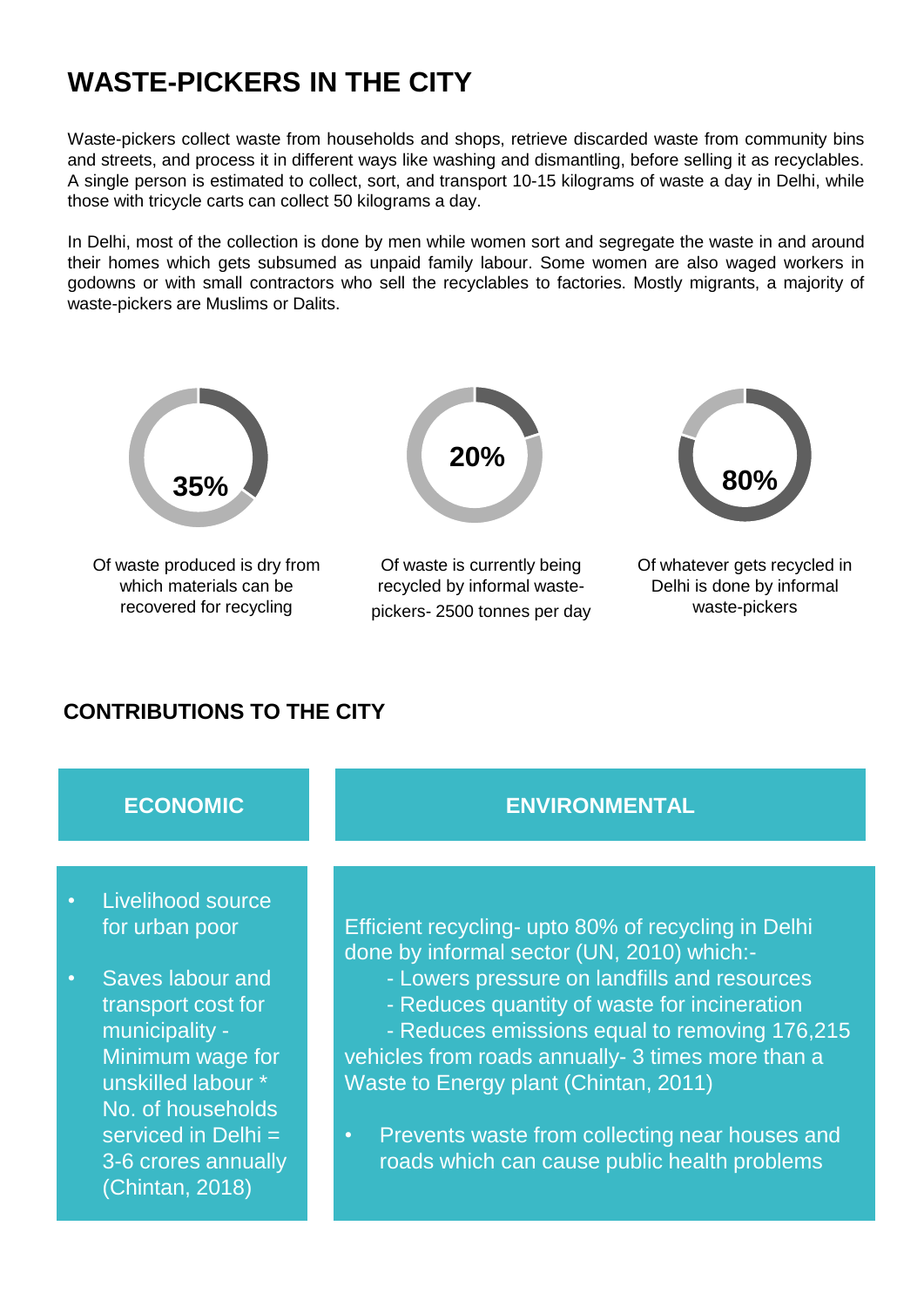# **KEY ISSUES**

- No protective laws- only SWM rules mention them
- Rules and norms which criminalise waste-picking
- No identity as workers and contributing urban citizens

**PROBLEMS FACED BY WASTE-PICKERS**

### **INVISIBILITY LACK OF WORKERS RIGHTS**

- Earning below minimum wages after working long hours
- Women's unpaid labour and discrimination in wages
- No access to worker benefits schemes or pensions
- No social protection in terms of education, health etc.

#### **SOCIAL STIGMA**

- Caste-based occupation and discrimination
- Discrimination towards migrants
- Perceived as thieves and harassed by police and society

#### **DEPLETING ACCESS TO WASTE**

- Privatisation of waste collection
- Restrictions to accessing waste in gated communities
- Restricting access to dhalaos due to private contracts or technology change
	- Restrictions in landfill sites

#### **BAD URBAN PLANNING & POLICY**

- No space allocation in master plan and zonal plans for decentralised SWM
- Unsustainable practices like nonsegregation and incineration promoted
- Lack of quality low-cost housing and public infrastructure- their settlements are next to dumpyards
- Restrictions on mobility